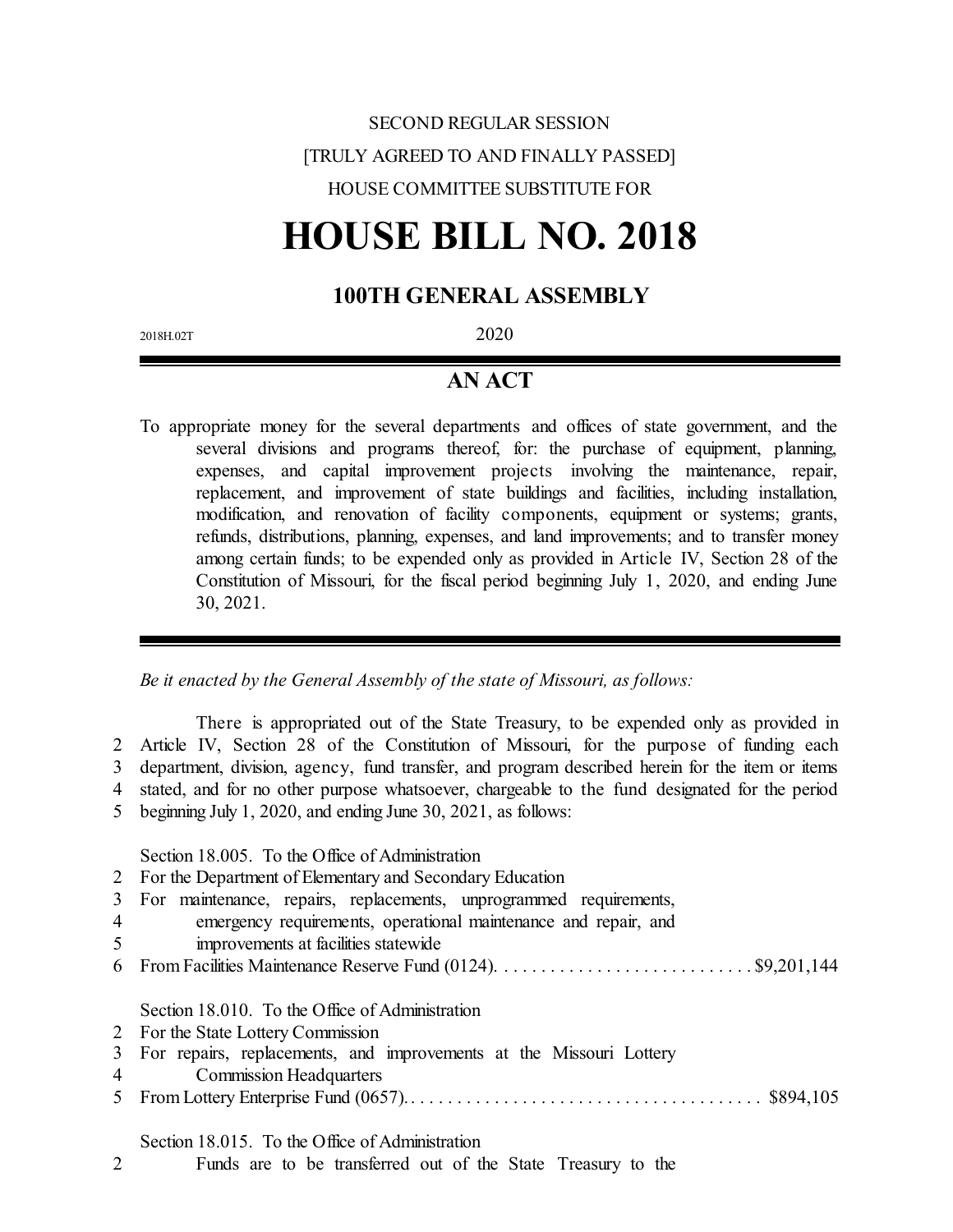HCS HB 2018 2

| 3              | <b>Facilities Maintenance Reserve Fund</b>                                                                                           |
|----------------|--------------------------------------------------------------------------------------------------------------------------------------|
| 4              | From General Revenue Fund (0101). $\ldots \ldots \ldots \ldots \ldots \ldots \ldots \ldots \ldots \ldots \ldots \ldots$ \$87,865,750 |
|                |                                                                                                                                      |
|                | Section 18.020. To the Office of Administration                                                                                      |
| $\overline{2}$ | For the Division of Facilities Management, Design and Construction                                                                   |
| 3              | For emergency requirements, unprogrammed requirements, appraisals and                                                                |
| $\overline{4}$ | surveys, assessment, abatement, removal remediation, and                                                                             |
| 5              | management of hazardous materials and pollutants, energy                                                                             |
| 6              | conservation, building utilization, and project administration                                                                       |
| 7              | requirements for facilities statewide                                                                                                |
| 8              |                                                                                                                                      |
|                |                                                                                                                                      |
| 9              | For maintenance, repairs, replacements, unprogrammed requirements,                                                                   |
| 10             | emergency requirements, operational maintenance and repair, and                                                                      |
| 11             | improvements at the Capitol Complex                                                                                                  |
| 12             |                                                                                                                                      |
| 13             |                                                                                                                                      |
|                |                                                                                                                                      |
|                | Section 18.025. To the Office of Administration                                                                                      |
| 2              | For the Division of Facilities Management, Design and Construction                                                                   |
| 3              | For receipt and expenditure of insurance or other reimbursements for                                                                 |
| $\overline{4}$ | damage from natural or man-made events                                                                                               |
| 5              |                                                                                                                                      |
|                |                                                                                                                                      |
|                | Section 18.030. To the Office of Administration                                                                                      |
| 2              | For the Department of Agriculture                                                                                                    |
| 3              | For maintenance, repairs, replacements, unprogrammed requirements,                                                                   |
| $\overline{4}$ | emergency requirements, operational maintenance and repair, and                                                                      |
| 5              | improvements at facilities statewide                                                                                                 |
| 6              |                                                                                                                                      |
|                |                                                                                                                                      |
|                | Section 18.035. To the Office of Administration                                                                                      |
| 2              | For the Department of Natural Resources                                                                                              |
| 3              | For maintenance, repairs, replacements, unprogrammed requirements,                                                                   |
| $\overline{4}$ | emergency requirements, operational maintenance and repair, and                                                                      |
| 5              | improvements at facilities statewide                                                                                                 |
| 6              |                                                                                                                                      |
|                |                                                                                                                                      |
|                | Section 18.040. To the Department of Natural Resources                                                                               |
| 2              | For the Division of State Parks                                                                                                      |
| 3              | For state park and historic site capital improvement expenditures,                                                                   |
| $\overline{4}$ | including design, construction, renovation, maintenance, repairs,                                                                    |
| 5              | replacements, improvements, installation and replacement of                                                                          |
| 6              | interpretive exhibits, water and wastewater improvements,                                                                            |
| 7              | maintenance and repair to existing roadways, parking areas, and                                                                      |
| 8              | restoration, and marketing of endangered historic<br>trails,                                                                         |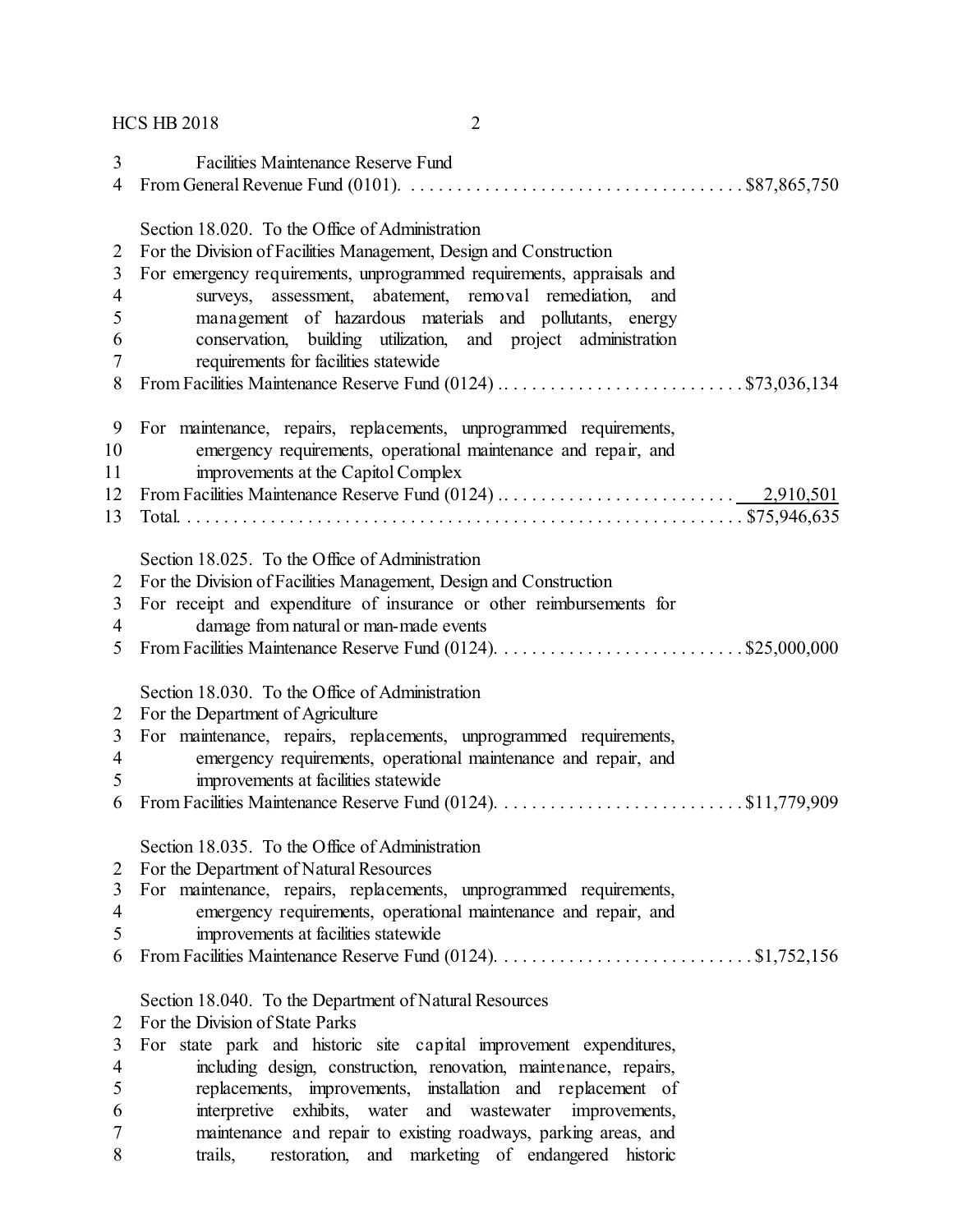#### $HCS$  HB 2018  $\overline{3}$

| - 9 | properties, and expenditure of recoupments, donations, and grants                                                                                                                                                                 |
|-----|-----------------------------------------------------------------------------------------------------------------------------------------------------------------------------------------------------------------------------------|
|     |                                                                                                                                                                                                                                   |
|     |                                                                                                                                                                                                                                   |
|     |                                                                                                                                                                                                                                   |
|     |                                                                                                                                                                                                                                   |
|     |                                                                                                                                                                                                                                   |
|     |                                                                                                                                                                                                                                   |
|     | Section 18.045. To the Office of Administration                                                                                                                                                                                   |
|     | 2 For the Department of Conservation                                                                                                                                                                                              |
| 3   | For stream access development; lake site development; financial                                                                                                                                                                   |
| 4   | assistance to other public agencies or in partnership with other                                                                                                                                                                  |
| 5   | public agencies; major improvements and repairs (including                                                                                                                                                                        |
|     | $\frac{1}{2}$ , and the set of the set of the set of the set of the set of the set of the set of the set of the set of the set of the set of the set of the set of the set of the set of the set of the set of the set of the set |

- materials, supplies, and labor) to buildings, roads, hatcheries, and
- other departmental structures; and for soil conservation activities, erosion control, and land improvement on department land
- From Conservation Commission Fund (0609).. . . . . . . . . . . . . . . . . . . . . . . . . . . . . . \$47,290,000

Section 18.050. To the Office of Administration

- For the Department of Labor and Industrial Relations
- For repairs, replacements, and improvements at facilities statewide
- From Workers' Compensation Fund (0652).. . . . . . . . . . . . . . . . . . . . . . . . . . . . . . . . . \$400,000 From Special Employment Security Fund (0949). . . . . . . . . . . . . . . . . . . . . . . . . . . . . 800,000
- Total. . . . . . . . . . . . . . . . . . . . . . . . . . . . . . . . . . . . . . . . . . . . . . . . . . . . . . . . . . . . . . \$1,200,000

Section 18.055. To the Office of Administration

- For the Department of Public Safety
- For repairs, replacements, and improvements at Missouri State Highway
- Patrol facilities statewide
- 5 From State Highways and Transportation Department Fund (0644). . . . . . . . . . . . . \$12,157,927

#### Section 18.060. To the Office of Administration

- For the Department of Public Safety
- For repairs, replacements, and improvements at state veterans' homes
- From Veterans' Commission Capital Improvement Trust Fund (0304). . . . . . . . . . . . . \$57,670,463

#### Section 18.065. To the Office of Administration

- For the Adjutant General- Missouri National Guard
- For maintenance and repair at National Guard facilities statewide
- From Facilities Maintenance Reserve Fund (0124). . . . . . . . . . . . . . . . . . . . . . . . . . . \$10,286,531 From Adjutant General Federal Fund (0190). . . . . . . . . . . . . . . . . . . . . . . . . . . . . . . 33,054,503 Total. . . . . . . . . . . . . . . . . . . . . . . . . . . . . . . . . . . . . . . . . . . . . . . . . . . . . . . . . . . . . \$43,341,034

Section 18.070. To the Office of Administration

- For the Department of Corrections
- For maintenance, repairs, replacements, unprogrammed requirements,
- emergency requirements, operational maintenance and repair, and